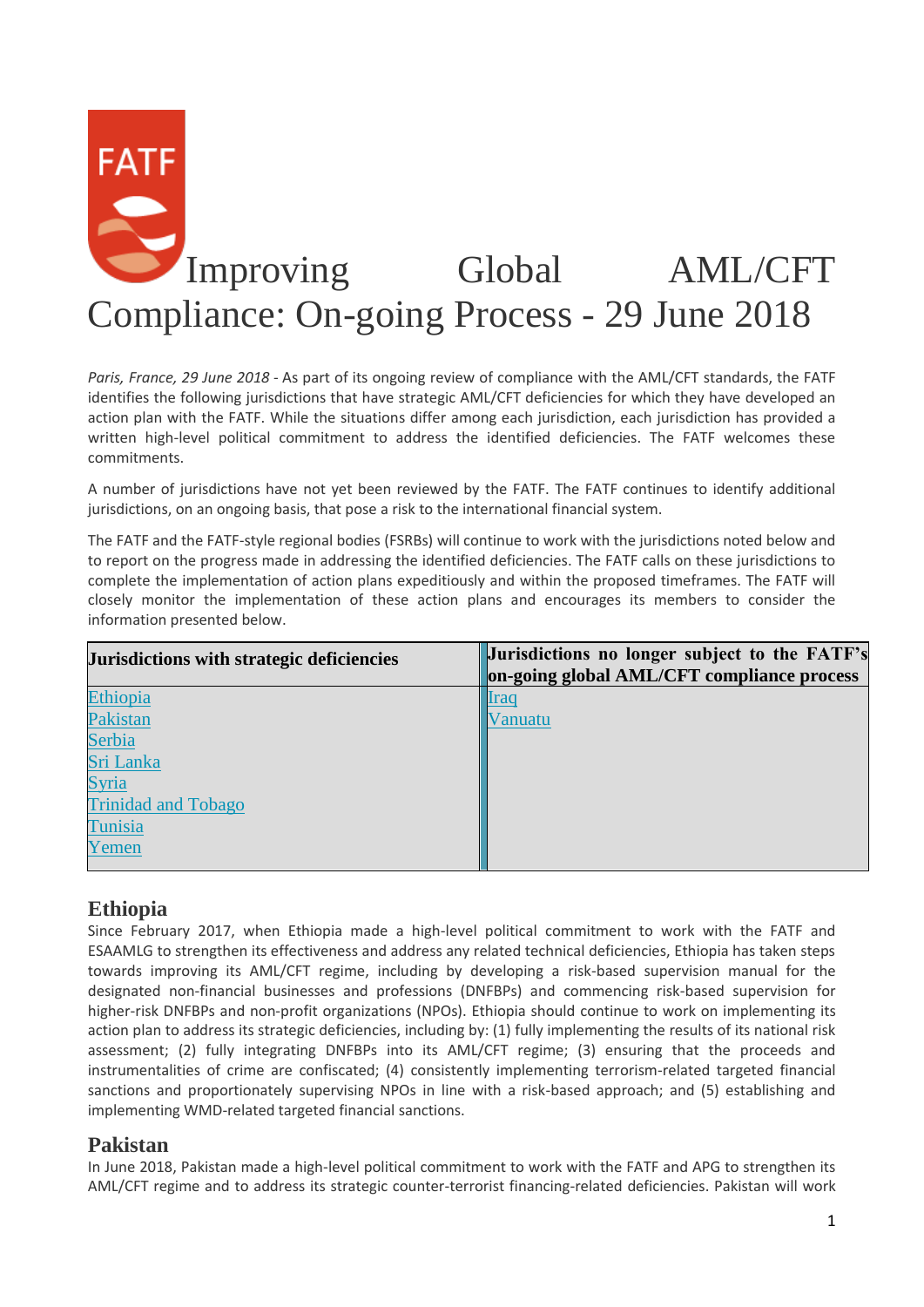to implement its action plan to accomplish these objectives, including by: (1) demonstrating that TF risks are properly identified, assessed, and that supervision is applied on a risk-sensitive basis; (2) demonstrating that remedial actions and sanctions are applied in cases of AML/CFT violations, and that these actions have an effect on AML/CFT compliance by financial institutions; (3) demonstrating that competent authorities are cooperating and taking action to identify and take enforcement action against illegal money or value transfer services (MVTS); (4) demonstrating that authorities are identifying cash couriers and enforcing controls on illicit movement of currency and understanding the risk of cash couriers being used for TF; (5) improving inter-agency coordination including between provincial and federal authorities on combating TF risks; (6) demonstrating that law enforcement agencies (LEAs) are identifying and investigating the widest range of TF activity and that TF investigations and prosecutions target designated persons and entities, and persons and entities acting on behalf or at the direction of the designated persons or entities; (7) demonstrating that TF prosecutions result in effective, proportionate and dissuasive sanctions and enhancing the capacity and support for prosecutors and the judiciary; and (8) demonstrating effective implementation of targeted financial sanctions (supported by a comprehensive legal obligation) against all 1267 and 1373 designated terrorists and those acting for or on their behalf, including preventing the raising and moving of funds, identifying and freezing assets (movable and immovable), and prohibiting access to funds and financial services; (9) demonstrating enforcement against TFS violations including administrative and criminal penalties and provincial and federal authorities cooperating on enforcement cases; (10) demonstrating that facilities and services owned or controlled by designated persons are deprived of their resources and the usage of the resources.

#### **Serbia**

Since February 2018, when Serbia made a high-level political commitment to work with the FATF and MONEYVAL to strengthen the effectiveness of its AML/CFT regime and address any related technical deficiencies, Serbia has taken steps towards improving its AML/CFT regime, including by: bringing into force amendments to its AML/CFT law; establishing a central registry; amending its Law on the Freezing of Assets; updating its NRA; and commencing risk-based supervision. Serbia should continue to work on implementing its action plan to address its strategic deficiencies, including by: (1) communicating the results of the updated NRA to key stakeholders and demonstrating that obligated entities have adequate risk mitigation-related requirements; (2) subjecting lawyers, to AML/CFT supervision in practice, integrating the results of institutional risk assessments into supervisory matrices, and demonstrating the timely and effective imposition of sanctions; (3) demonstrating the implementation of new requirements related to CDD, politically exposed persons, and wire transfers; (4) demonstrating that competent authorities have timely access to beneficial ownership information regarding legal persons, and that such information is adequate, accurate, and current; (5) ensuring adequate and effective investigation and prosecution of third-party and stand-alone ML; (6) demonstrating the implementation without delay of targeted financial sanctions measures related to terrorist financing, providing guidance to reporting entities, and taking proportionate measures for non-profit organisations in line with a riskbased approach; and (7) demonstrating the implementation without delay of targeted financial sanctions related to proliferation financing.

## **Sri Lanka**

Since November 2017, when Sri Lanka made a high-level political commitment to work with the FATF and APG to strengthen the effectiveness of its AML/CFT regime and address any related technical deficiencies, Sri Lanka has taken steps towards improving its AML/CFT regime, including by issuing DNFBP sector-specific AML/CFT guidelines, enacting amendments to its Trust Ordinance to establish a central register of trusts, and undertaking outreach to its higher risk DNFBP sectors. Sri Lanka should continue to work on implementing its action plan to address its strategic deficiencies, including by: (1) enacting amendments to the MACMA to ensure that mutual legal assistance may be provided on the basis of reciprocity; (2) enhancing risk-based supervision and outreach to FIs and high-risk DNFBPs, including through prompt and dissuasive enforcement actions and sanctions, as appropriate; (3) continuing to provide additional case studies and statistics to demonstrate that competent authorities can obtain beneficial ownership information in relation to legal persons in a timely manner; (4) continue demonstrating the implementation of the central register of trusts; and (5) establishing a targeted financial sanctions (TFS) regime to implement relevant UNSCRs related to Iran, and demonstrating effective implementation of this and of the UN Regulation related to the DPRK.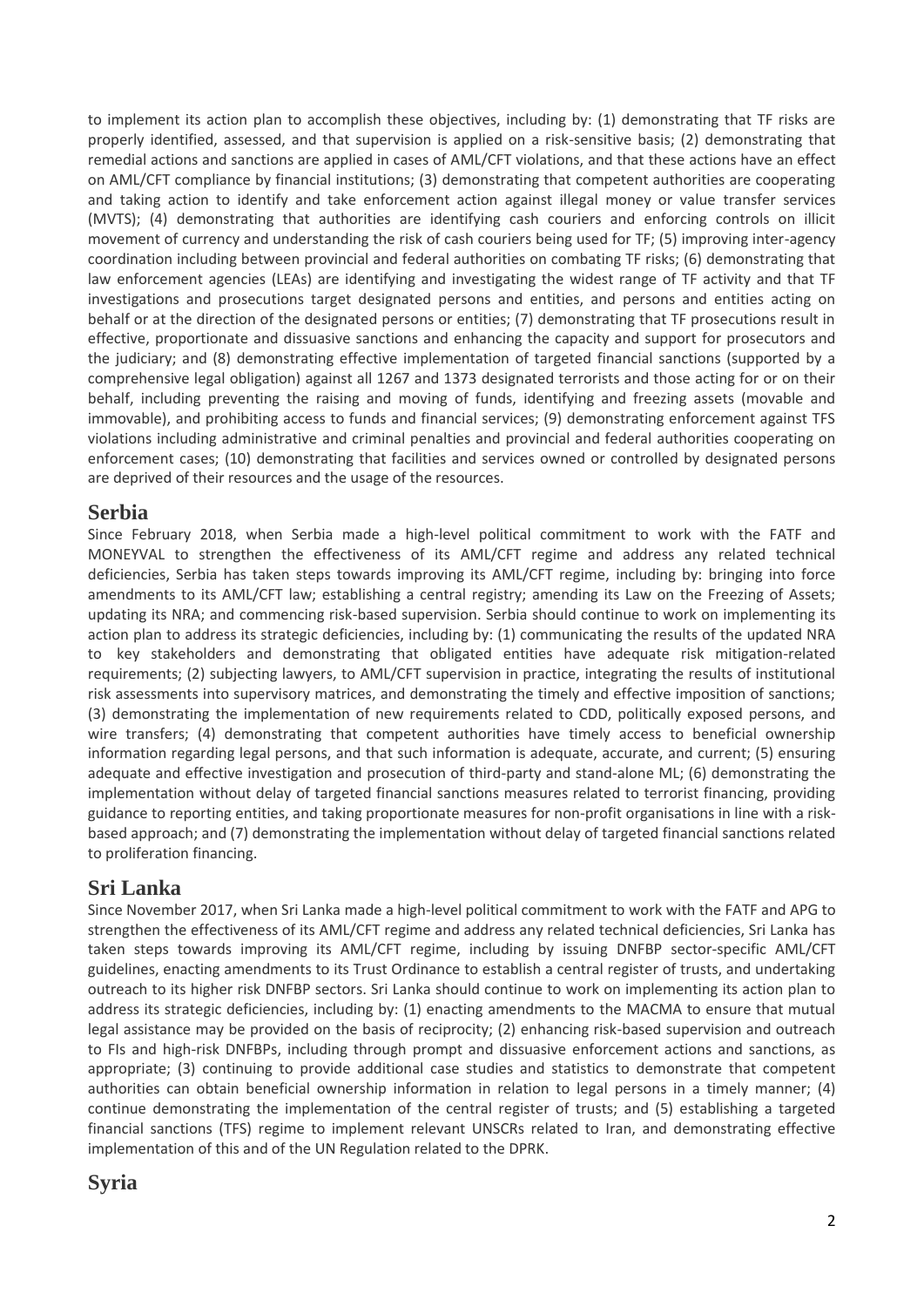Since February 2010, when Syria made a high-level political commitment to work with the FATF and MENAFATF to address its strategic AML/CFT deficiencies, Syria has made progress to improve its AML/CFT regime. In June 2014, the FATF determined that Syria had substantially addressed its action plan at a technical level, including by criminalising terrorist financing and establishing procedures for freezing terrorist assets. While the FATF determined that Syria has completed its agreed action plan, due to the security situation, the FATF has been unable to conduct an on-site visit to confirm whether the process of implementing the required reforms and actions has begun and is being sustained. The FATF will continue to monitor the situation, and will conduct an on-site visit at the earliest possible date.

## **Trinidad and Tobago**

Since November 2017, when Trinidad and Tobago made a high-level political commitment to work with the FATF and CFATF to strengthen the effectiveness of its AML/CFT regime and address any related technical deficiencies, Trinidad and Tobago has taken steps towards improving its AML/CFT regime, including enacting amendments to legislation improving measures for international cooperation on tax offences and advancing legislation on a number of criminal justice reforms. Trinidad and Tobago should continue to work on implementing its action plan to address its strategic deficiencies, including by: (1) adopting and implementing the relevant measures to further enhance international cooperation; (2) addressing issues related to transparency and beneficial ownership; (3) completing the legislative efforts to enhance the processing of ML charges before the courts; (4) taking measures to enhance tracing and confiscation of criminal proceeds; (5) prioritising and prosecuting TF cases when they arise; (6) enacting the necessary amendments related to TFS and implementing measures to monitor NPOs on the basis of risk; and (7) developing, adopting, and implementing the necessary framework to counter proliferation financing.

## **Tunisia**

Since November 2017, when Tunisia made a high-level political commitment to work with the FATF and MENAFATF to strengthen the effectiveness of its AML/CFT regime and address any related technical deficiencies, Tunisia has taken steps towards improving its AML/CFT regime, including by adopting AML/CFT supervisory manuals and initiating risk-based supervision for the securities and insurance sectors; issuing the by-laws for the DNFBPs; and applying a risk-based approach to STR analysis. Tunisia should continue to work on implementing its action plan to address its strategic deficiencies, including by: (1) fully integrating the DNFBPs into its AML/CFT regime; (2) maintaining comprehensive and updated commercial registries and strengthening the system of sanctions for violations of transparency obligations; (3) continuing to demonstrate increasing efficiency with regard to suspicious transaction report processing; (4) demonstrating that its terrorism-related TFS regime is fully functional and that it is appropriately monitoring the association sector; and (5) establishing and implementing WMD-related targeted financial sanctions.

## **Yemen**

Since February 2010, when Yemen made a high-level political commitment to work with the FATF and MENAFATF to address its strategic AML/CFT deficiencies, Yemen has made progress to improve its AML/CFT regime. In June 2014, the FATF determined that Yemen had substantially addressed its action plan at a technical level, including by: (1) adequately criminalising money laundering and terrorist financing; (2) establishing procedures to identify and freeze terrorist assets; (3) improving its customer due diligence and suspicious transaction reporting requirements; (4) issuing guidance; (5) developing the monitoring and supervisory capacity of the financial sector supervisory authorities and the financial intelligence unit; and (6) establishing a fully operational and effectively functioning financial intelligence unit. While the FATF determined that Yemen has completed its agreed action plan, due to the security situation, the FATF has been unable to conduct an on-site visit to confirm whether the process of implementing the required reforms and actions has begun and is being sustained. The FATF will continue to monitor the situation, and conduct an on-site visit at the earliest possible date.

#### **Jurisdictions No Longer Subject to the FATF's On-Going Global AML/CFT Compliance Process**

## **Iraq**

The FATF welcomes Iraq's significant progress in improving its AML/CFT regime and notes that Iraq